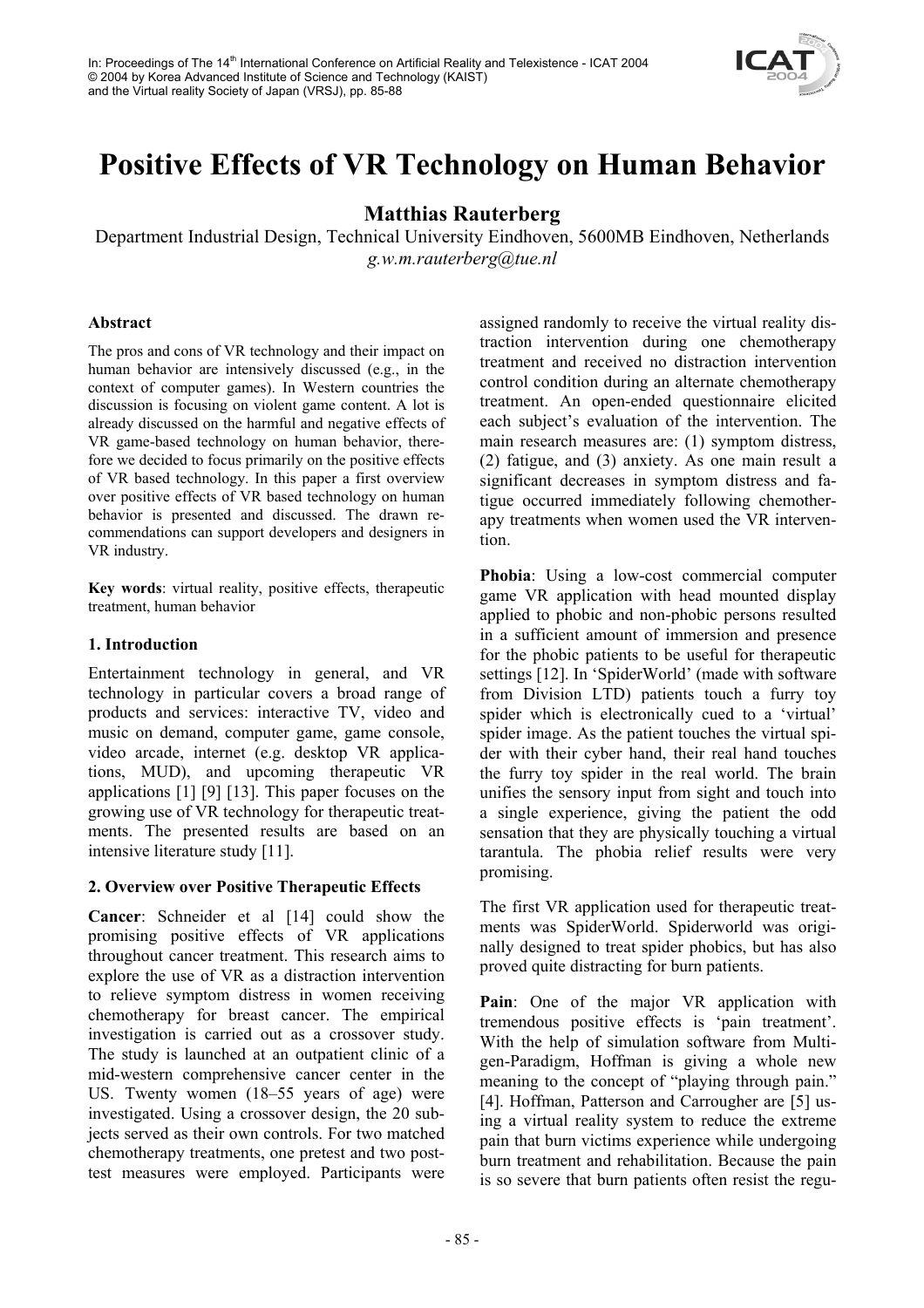

lar treatments that are needed to fully restore function to the burned parts of their bodies. This new application field seems to be ideal for the use of VR technology. It turns out that the experience of pain is strongly affected by how much attention the patient pays to it. Pain signals coming in from the nervous system to the brain can be interpreted as more painful or less painful, depending on what the patient is thinking about, and where their attention is focused. More distraction means less pain. Therefore, Hoffman and Patterson decided to test the attention-getting power of putting patients into VR during treatment.

In several carefully controlled empirical studies [4] [5], the burn center team around Hoffman found that using VR dramatically reduced their patients' awareness and experience of pain. Using a pain index which ranges from 100 (most experience of pain) to 1 (least experience of pain), one group of patients went from a 60 pain index to a 14. This important result has huge implications, and not just in treating burn patients. Patterson describes the expected potential this way:

*"Burn wounds are widely considered to be among the most painful injuries a person can endure. So, techniques that prove effective for treating burn pain will likely prove effective for dental pain, pain from brief painful cancer procedures, situations where the patient needs to be conscious, or where the medical procedure is too frequent to use general anesthesia. These preliminary results support the notion that VR might prove invaluable for pain control."* ([2], p. 13).

Hoffman, Patterson, and their team are developing the next generation of VR pain-fighting environments. Since a burn treatment can last 30 to 45 minutes, one of the most important technical requirement is the development of a sufficiently long running VR session so that patients can do VR throughout a treatment. Hoffman has developed a new VR world (called 'SnowWorld' using Multi-Gen-paradigm's Vega software) for experience of flying a virtual fighter jet through an icy 3-D canyon, including shooting virtual snowballs at snowmen and igloos. 'SnowWorld' includes head tracking (e.g., patients see the sky when they look up, a canyon wall when they look left, etc), 3-D sound effects, texture mapped icy canyon walls, an animated river with a waterfall, and animated explosions when their snowballs hit a target. Patients wear a virtual reality high resolution HMD with a 60 degrees diagonal field of view, which allows some peripheral vision of the virtual world. In addition, the HMD completely blocks their view of the real world.

In a controlled laboratory study using undergraduate volunteers, Hunter and colleagues manipulated the degree of 'presence' [8] in SnowWorld. One group experienced the 'high tech' version described above, which is designed to elicit a strong illusion of presence in the virtual world. A second group experienced a 'low tech' version of SnowWorld (with no head tracking, no sound effects, no animations, no texture maps, and no snowballs). This comparison study showed that the stronger the illusion of presence in the virtual environment was, the more pain reduction happened. Hoffman says of the study:

*"In our next systems, we are going to focus on increasing 'presence'–the level of patient attention–and realism. New virtual worlds, custom built to be attentiongrabbing, could produce even larger reductions in pain, and for longer durations. So that is what we're going for."* ([2], p. 13).

One technique for increasing 'presence' is to allow patients to personalize their VR sessions by creating their own virtual events using MultiGen Creator and Vega software. Using a computer cart that is wheeled to their bed, and with some assistance from a staff member, each patient have the opportunity to customize their VR session with their own creations. Later, during painful wound care, the patients will experience their own created VR world.

Another project by Hoffman and Patterson is a VR setup that can withstand water to treat burned patients in 'scrub tanks'. Applying water prove VR technology to them will require the use of fiber optics to send images directly to the HMDs so that there are no electrical cables in the tank. Talking about the important role that VR software technology plays in all this, Hunter says:

*"Because the burn patients are often groggy from medication, we are completely dependent on good simulation software to enable the patients to build increasingly attention-grabbing VR systems. Vega and MultiGen Creator are great products to work with. For ex-ample, patients can make a virtual avatar start running along an invisible path, stop, look around, and change directions, just by clicking a couple of buttons on the graphic user interface in Vega. Next time the patient goes into VR, the avatar displays this new behavior they just 'programmed'."* ([2], p. 13).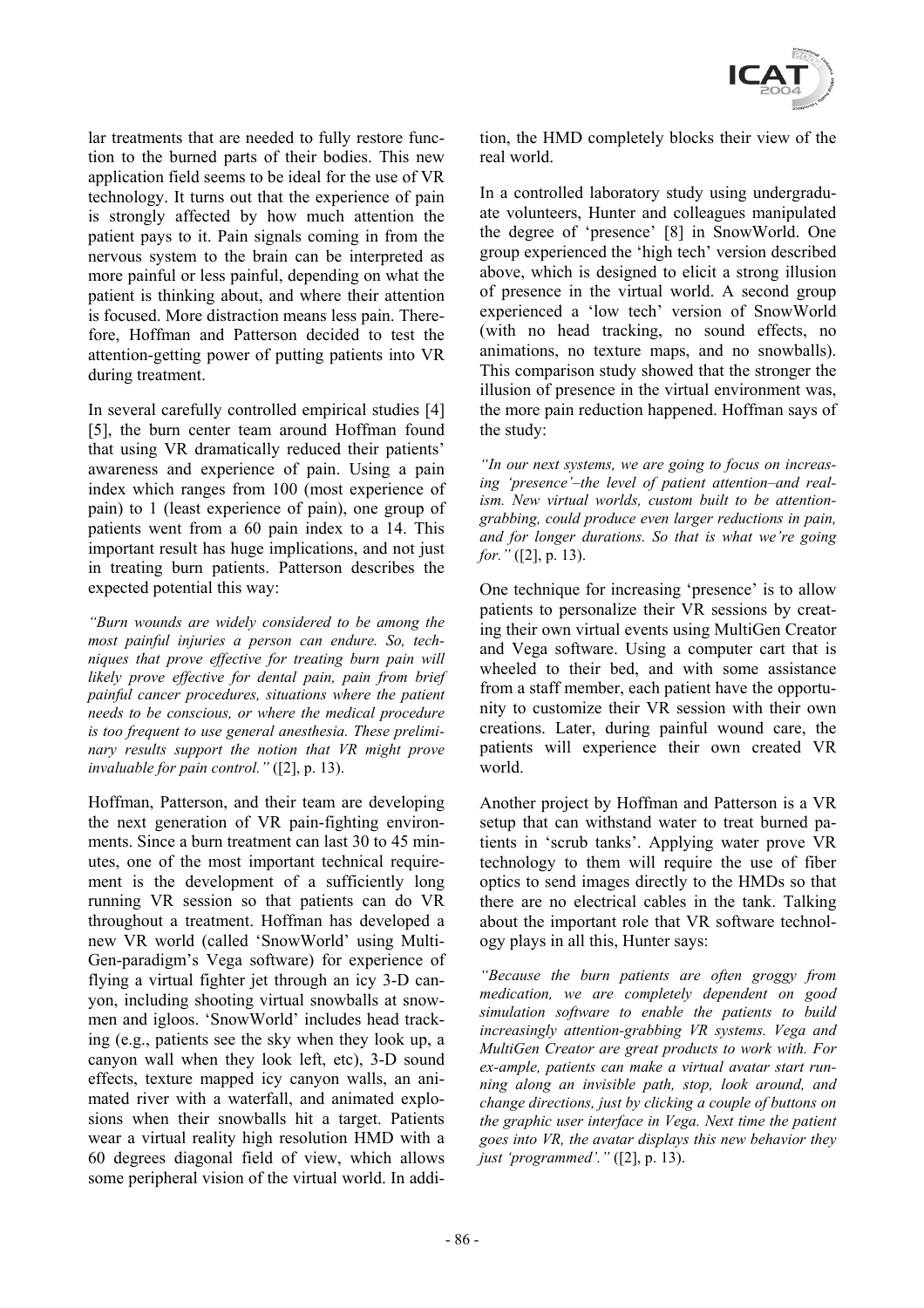

Due to simple use of MultiGen-Paradigm software, clinical researchers can develop new VR worlds where game-like activities helps patients fight pain.

A preliminary case report from Patterson et al [10] explored the use of hypnosis induced through a 3 dimensional, immersive [6], computer-generated VR world as a means to control pain and anxiety in a patient with a severe burn injury. On hospitalization Day 40, after reports of uncontrollable pain and anxiety, the patient underwent hypnotic induction while immersed in a VR world and received posthypnotic suggestions for decreased pain and anxiety during subsequent wound-care sessions. The patient's pain and anxiety each dropped 40% after VR hypnosis on a Graphic Rating Scale for his Day 41 wound care. Pain dropped similar levels on Day 42 with an audio-only version of the intervention and then returned to baseline without intervention on Day 43.

### **3. Recommendations**

**Cancer treatment**: The distraction intervention decreased symptom distress, was well received, and was easy to implement in the clinical setting. Nursing interventions to manage chemotherapy- related symptom distress can improve patient quality of life and increase chances for survival by reducing treatment-related symptom distress and enhancing patients' ability to adhere to treatment regimens and cope with their disease.

**Phobia treatment** "The phobogenic effectiveness of the inexpensive hardware and software used in this study shows that VR technology is sufficiently advanced for VR exposure therapy to move into the clinical mainstream" ([12] p. 475). Robillard et al. conclude that low cost, therapeutic VR applications based on desktop VR games are superior to their expensive commercial counterparts.

**Pain treatment**: The effects whether VR based pain treatment has a positive result on the healing outcome for burn patients appear very promising, but require further investigations [7]. The avoidance of patient suffering is a key objective as under-treated pain in burn patients can result in noncompliance with hospital treatment. This can disrupt care and increase the risk of post-traumatic stress disorders. In burn management the issue of pain at dressings changes is generally overlooked [7]. An optimal burn care lies in ensuring appropriate control of pain from the outset of care and application of the first dressing, through to the end

#### of treatment.

#### **4. Conclusion**

At the end of a comprehensive overview article Hodges et al [3] conclude: "Although less than 10 years old as a discipline, clinical VR has rapidly progressed from an academic exercise to a robust area of VR practice. Outside of entertainment, there's currently no other application of VR that is as successful in terms of actual use beyond research demonstrations as clinical VR. VR applications are routinely used for treating anxiety disorders at numerous clinics in the US and in Canada, Israel, Australia, Korea, Italy, Spain, and Argentina." ([3], p. 31)

The presented and discussed studies have shown that using VR for therapeutic treatments (e.g. pain distraction and rehabilitation), although not yet sufficiently commercial available to clinicians, is clinically recommendable. Beyond from being entertaining (almost video game-like), these applications are often patient-based and track patient performance. The context of use (e.g., rehabilitation procedures) must be flexible enough to address the particular conditions of a given patient, and vary certain simulation parameters, (e.g., difficulty index). Another characteristic of therapeutic VR is its potential to be used in assessment, treatment, and rehabilitation. In addition to the literature presented, different research communities are starting envisioning and exploring new areas of therapeutic VR. Relatively low-cost VR technology are very promising and can produce more improved therapeutic results than current expensive commercial counterparts. Close cooperation and communication among engineers, computer scientists, and clinicians is required to create effective new VR applications with positive effects on human behavior.

#### **References**

- [1] Berman, S. (2004). Media and entertainment 2010. *Report*, IBM Business Consulting Services.
- [2] Harborview Burn Center (2001). MultiGen-Paradigm Software helps burn patients 'play through pain'. *Take Flight*, Vol. 6, pp. 12-13.
- [3] Hodges, L.F., Anderson, P., Burdea, G.C., Hoffman, H.G. & Rothbaum, B.O. (2001). Treating psychological and physical disorders with VR. *IEEE Computer Graphics and Applications*, Vol. 21, No. 6, pp. 25-33.
- [4] Hoffman, H.G., Doctor, J.N., Patterson, D.R., Carrougher, G.J. & Furness, T.A. (2000). Use of virtual reality for adjunctive treatment of adolescent burn pain